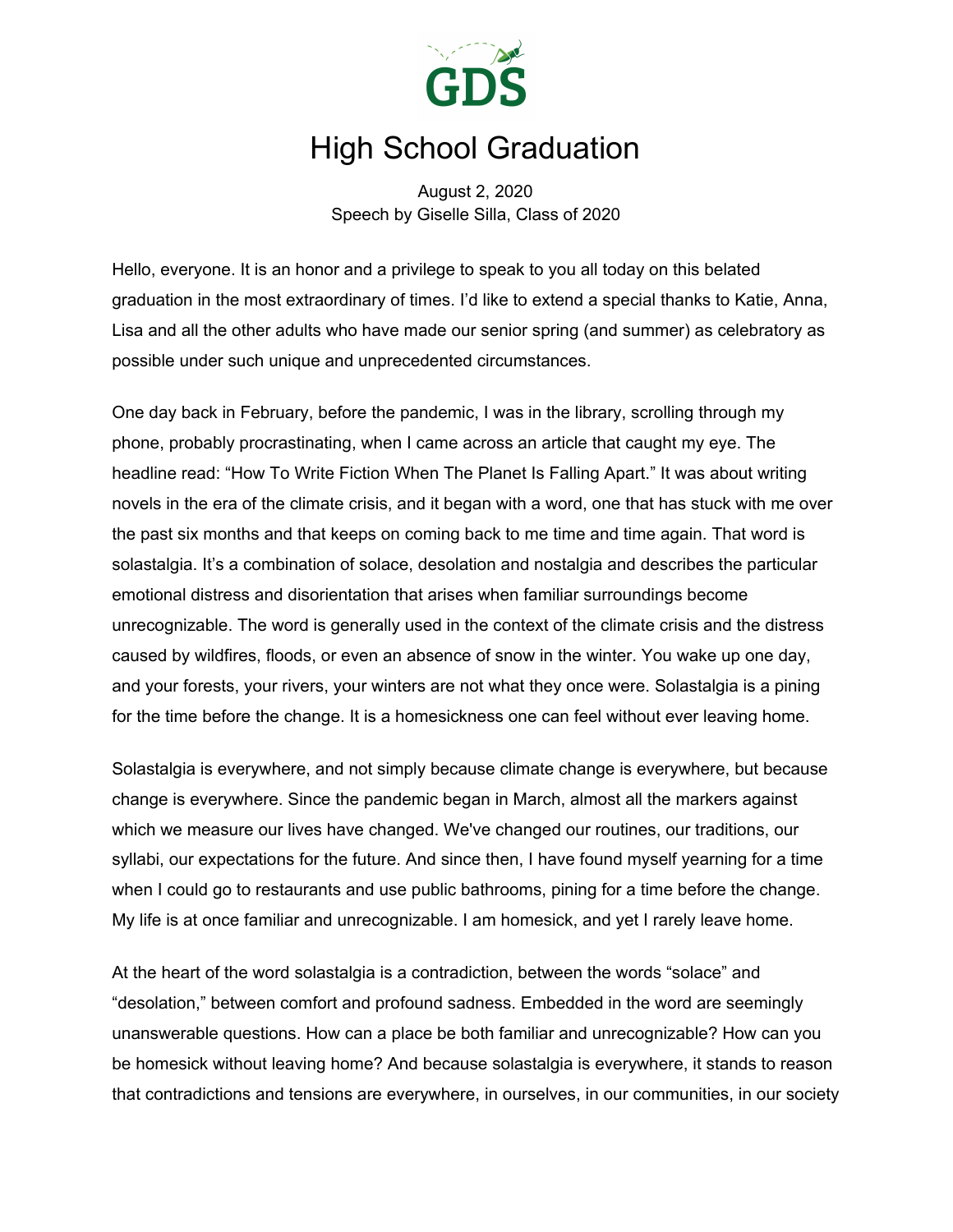at large.

A contradiction lies at the heart of this profoundly unique and pivotal frame of American history we find ourselves in right now. We are physically distant, and yet we are coming together in the streets and on social media in unprecedented numbers, and with striking camaraderie and passion, to focus on the communal work of grappling with America's long and violent legacy of anti-Black racism.

On a more local level, a contradiction lies at the heart of GDS as an institution. We are an institution that claims to uphold equity and social inclusion, yet we are a private school, an inherently exclusive and therefore inequitable place. In other words GDS seeks, almost impossibly, to reconcile at once its commitment to dismantling white supremacy with its heavy reliance on the intergenerational wealth white supremacy helps to build.

This institutional tension helps to explain the interpersonal tensions many of us are familiar with and that my Black peers experience regularly. It explains how GDS can be both the site of tremendous personal growth for white students and that of tremendous trauma for Black students, how our school can both advertise a commitment to social justice and protect racist habits among students, faculty and administration.

So, what do we do to resolve this tension between what GDS promises to do in theory and what it does in practice to stay afloat as school? How can we build a community that is safer and more equitable and that more closely aligns with the mission of our school?

The answer lies in another contradiction.

It may appear as if to resolve this tension so we must hide racism within our community, that we must sweep it under the rug saying "this is not who we are." That is a flimsy facade, and most see right through it. Instead, GDS must do exactly the opposite. We must confront racism and white supremacy boldly, understanding these to be forces that no one, regardless of their position in this school, is immune to. To put into practice GDS's mission to "honor the integrity and worth of each individual" is to shed an indiscriminate light on the ways in which our community fails to honor the integrity and worth of each individual. I love this place. I love the people who inhabit this place, and it is for this reason that I invite you to reckon fully and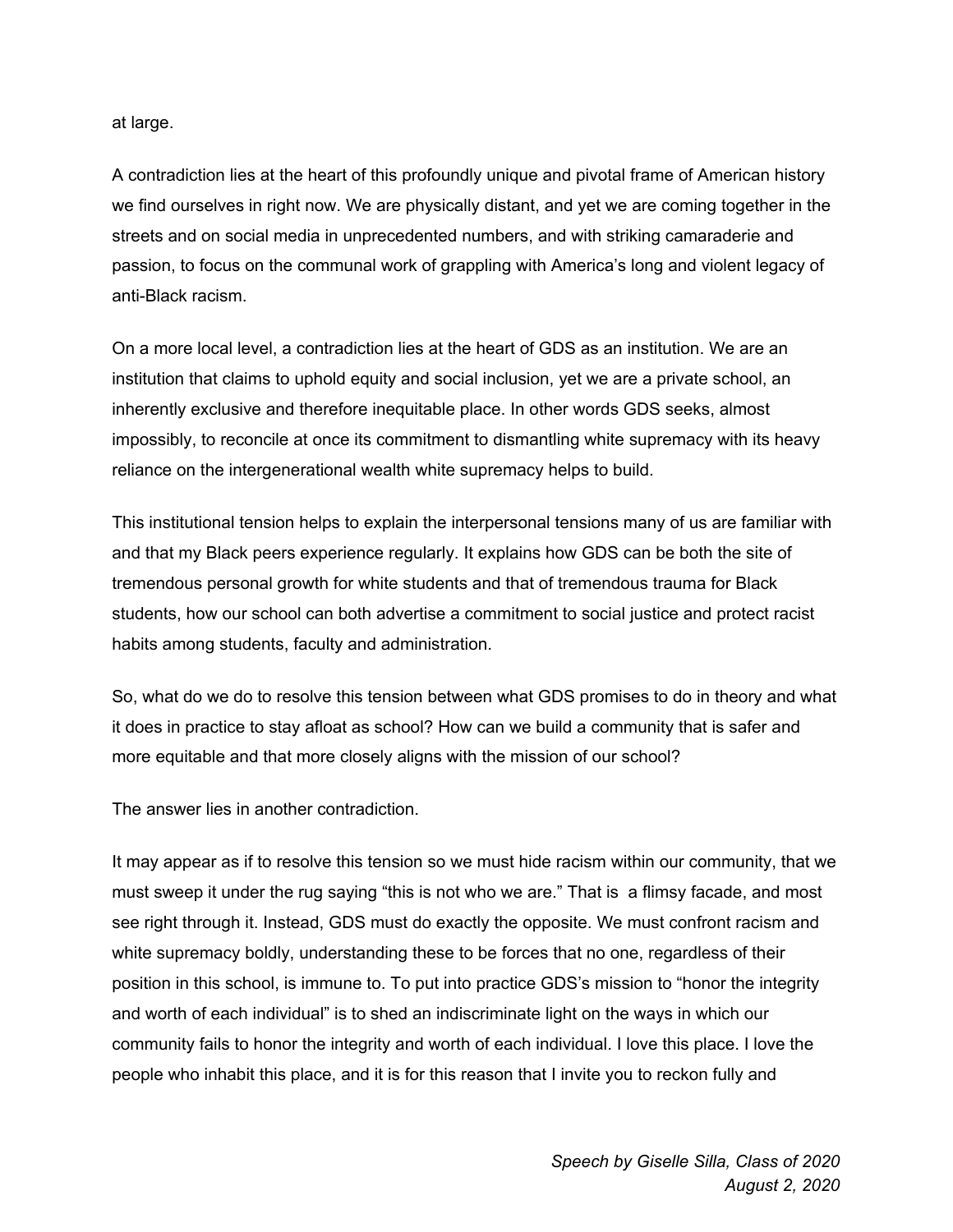truthfully with the white supremacy present at our school so that we might heal and grow and that we might build a safer and more nurturing community for the future.

This means that the white faculty, staff and administration at GDS, particularly the white deans, white department heads and white veteran teachers must be active participants in unlearning habits of racism and white supremacy in our community. Examine the way you treat Black students in your classrooms, on your stages, on your fields. Examine your white fragility and your white tears and the way these behaviors harm your Black students and colleagues. Examine racist biases in hiring, grading and disciplinary practices and how you might be complicit in them and benefit from them. Remember that addressing racism in our community in any way that does not also address our white community members' institutional complacency and benefit from racist structures does little more for healing and growth than a Band Aid does for a broken arm.

To my Black classmates in the Class of 2020. I hope you take my speech today not as an effort to absolve myself of any responsibility to dismantle white supremacy in myself and my communities, but as just the opposite, as a promise to carry the work of anti-racism with me wherever I go. Know that I am speaking today not out of a desire to center myself or to undermine the voices of my Black peers, but out of a deep sense of responsibility to my school, as both a leader and a white person. My whiteness affords me the opportunity to openly critique powerful people and systems without fear of consequence, a privilege my Black peers cannot always assume they have.

To my white and non-Black classmates in the Class of 2020. The unfortunate truth is that our expensive educations are woefully inadequate when it comes to American history and the issues facing Black communities today. So, while at college and for the rest of our lives we must take it upon ourselves to fill in the gaps. We must read Black authors, watch TV shows and documentaries by Black filmmakers, listen to podcasts and music by Black creators, take classes in Africana studies. We must also take it upon ourselves to be active participants in grappling with the racist and exploitative histories of the colleges and universities we will soon call home. Many of these schools were not racially integrated upon their founding. Many boast libraries and dorms built by people who were enslaved, and many began their endowments with money extracted from slave labor. These institutions would not be standing today if it were not for their violent exploitation of Black bodies, yet they freely use buzzwords like "diversity" and